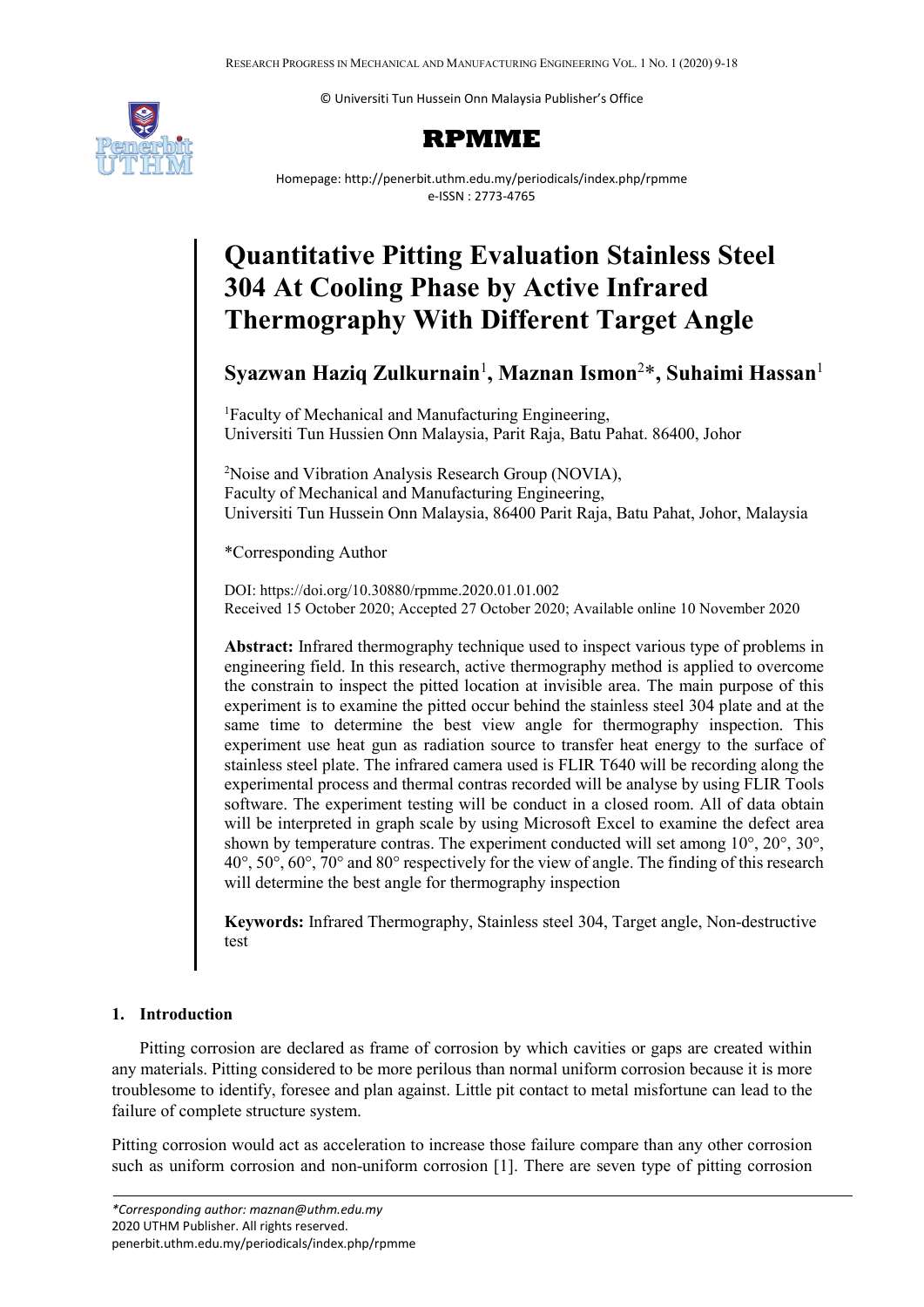which is narrow deep, shallow wide, elliptical, vertical grain attack, subsurface, undercutting and horizontal grain attack [2]. Infrared thermography applied using two approaches which are active and passive. For active approach, the process is carried out during the same time as external stimulus applied with to the inspected specimen. The approach to ensure thermal contrast on the surface inspected in order to detect the imbalance structure with the existence of defects.

In this study, stainless steel 304 plates is used as a subject while the main tool using in identifying the pitted is FLIR T640. This experiment proposed an active thermography method where 2200W powered of heat gun acting as a heat source transmit to the subject to form thermal difference.

#### 1.1 Infrared Thermography Field

Infrared thermography is well known of non-contact measurement devices resulting from science contribution to the study of thermal Infrared thermography considered as big influenced to be used as inspection method where applied to metallic equipment system such as stainless steel. By using thermography systems, it is possible to determine and localize internal defects to the equipment. This technique is also widely applied in different fields such as military & space, astronomy, environment, medical & life sciences, and commercial applications

#### 1.2 Emissivity

Emissivity of material surface refers to the ability of surface to emit thermal energy called as radiation which depending on temperature. Radiation emits at any temperature above 0 degree on any surface [3]. Mathematically, emissivity defined as thermal radiation ratio to the radiation of ideal black surface. Emissivity can be valued from 0 (shiny mirror) to 1.0 (black body) [4]

### 1.3 Relationship Angle with Thermography Infrared

In thermography infrared, the uncertainty temperature reflected from emissivity, the angle of infrared detector (camera) and distance. Practically, those are the obstacle for an accurate thermographic inspection [5]. Experimentally the emissivity of any surface could change by viewing angle factor [6]. Few parameters that are directly to determine the emissivity and reflectivity such as spectral wavelength, roughness and angle view. Angle view strongly affect the radiometric data and need to be consider as precaution steps to avoid any problem to spectacular reflection [7].

#### 1.4 Transient Heat

Transient heat refers to temperature of the body change with time. That's mean value of heat energy that enter certain volume will be different to the value of heat energy that exit from those volume. Most work involving to deal with stationary temperature and velocity, but there are small number that deal with time [8]. Different amount of radiance emit by the surface will affect the thermal gradient captured by infrared camera [9].

#### 1.5 Stainless Steel 304

Stainless steel 304 provide many uses throughout any application. It is become world famous application materials due to it is good properties such as high corrosion resistance, relative low cost, good formability and weldability [10]. Stainless steel 304 contain the ion composition of Carbon, Manganese, Phosphorus, Sulphur, Silicon, Chromium, Nickel, Nitrogen, and Iron [11]. The composition is shown in Table 1 below.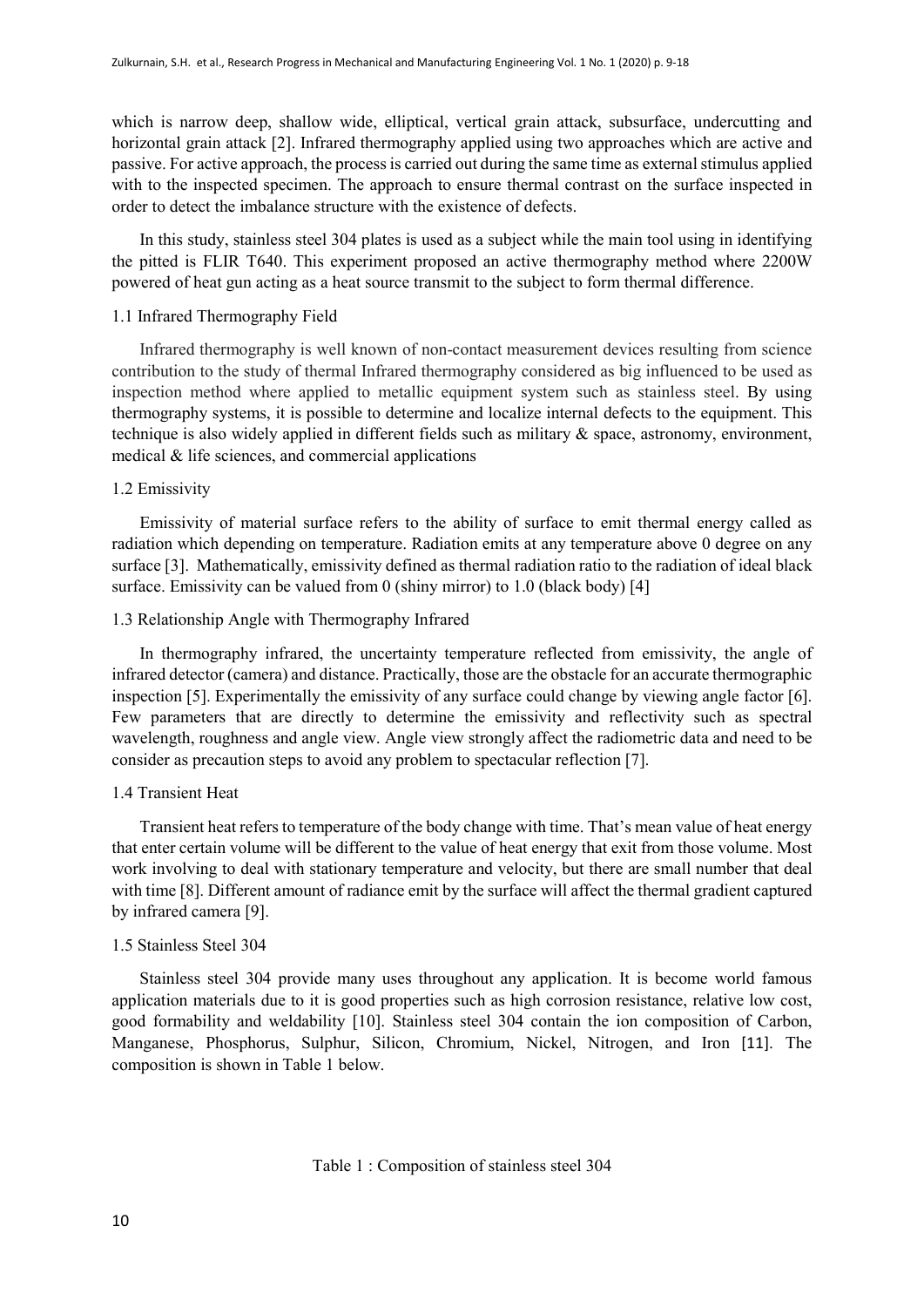| Composition      | Type 304 (wt%)      |
|------------------|---------------------|
| Carbon(c)        | $0.08 \text{ max}$  |
| Manganese (Mn)   | $2.00 \text{ max}$  |
| Phosphorus $(P)$ | $0.045 \text{ max}$ |
| Sulphur $(S)$    | $0.030 \text{ max}$ |
| Silicon (Si)     | $0.75 \text{ max}$  |
| Chromium (Cr)    | $18.00 - 20.00$     |
| Nickel (Ni)      | $8.00 - 12.00$      |
| Nitrogen $(N)$   | $0.10$ max          |
| Iron (Fe)        | <b>Balance</b>      |

## 1.6 Previous Research

.

The previous research is used as a reference and guideline in this study.

1.6.1 Evaluation to Measure Defects in the Invisible Area Using Infrared Thermography

The researchers are using the same concept of active thermography method by using Infrared thermography camera, halogen lamps, and PC were installed to select the reflection plates were required for measuring of invisible area in the plate. For the plate material, they use brass, glass, copper, carbon steel, pure iron and wafer. All of the plate having the same dimensions which are 100 mm x 100 mm with 10 mm thickness. The analysis was based on the rate of heat energy change that absorbed by the plate from the heat energy transfer by heat source. Based on the analysis, pure iron, aluminium, brass and carbon steel because they are considered being able to be used as reflection plate because of high energy absorption by heat source.

#### 1.6.2 Effect of Viewing Angle of IR Thermography Camera For The Detection of Landmine

For this study, it was a research on effect of viewing angle of infrared thermography camera for the detection of landmine. The approached used is to attach the infrared camera to multifunctional quadrocopter to adjust the view angles from the sky. Three type of angle view used which are 90°, 60° and –60°. FLIR-650 SC camera placed 280cm distance from detection surface to snap sequence image at the view angles tested. For the findings, all three angle different of view having little effect towards the effectiveness of inspection. For sure the emissivity are considerably constant between 60° to -60° angle of view.

#### **2. Methodology**

This experiment was done at normal surrounding temperature in a closed room. Figure 1 shown the experimental layout for the experiment and Table 2 shown the parameters observed during the experiment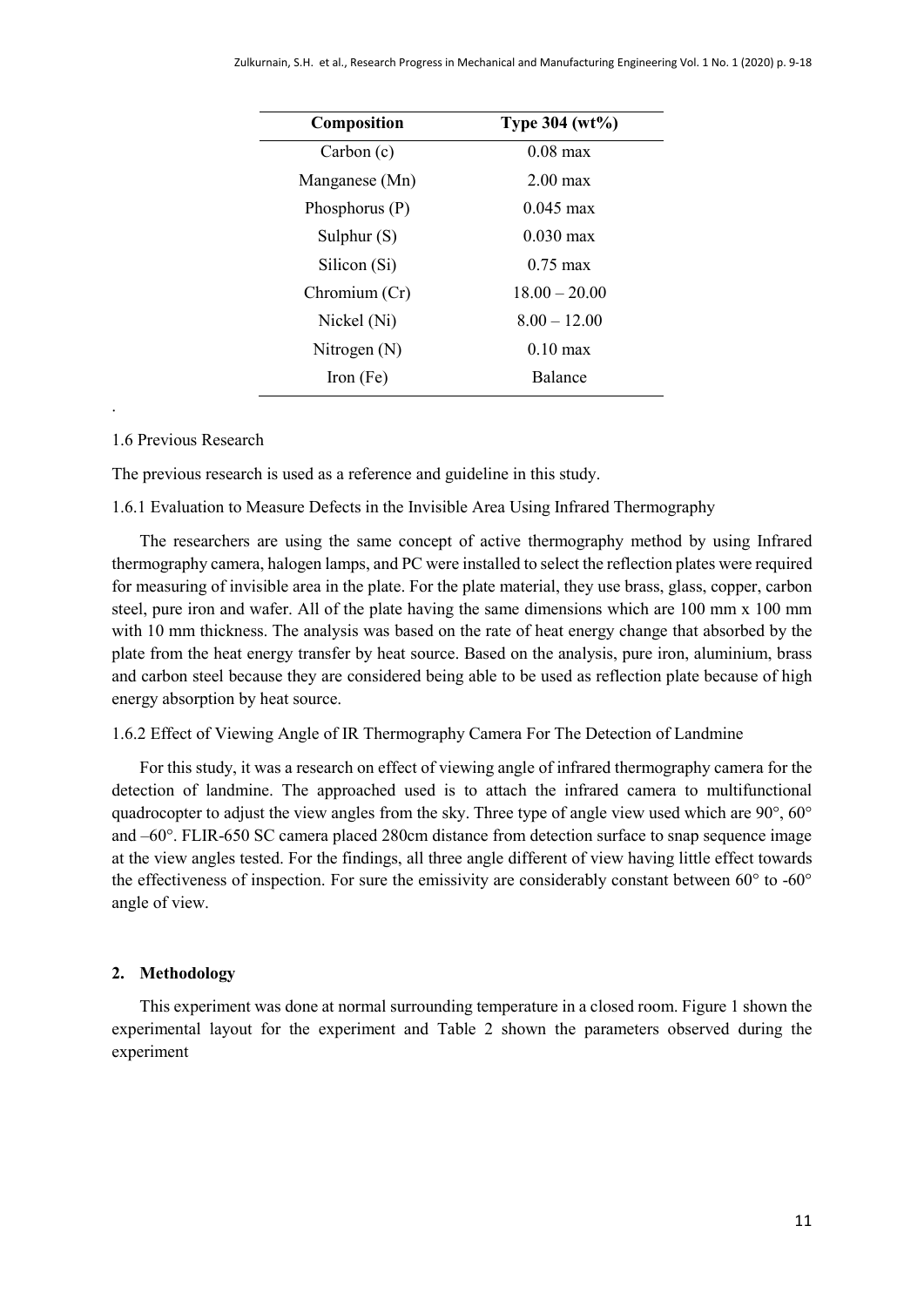

Figure 1: The experimental layout

| Table 2 : The parameters observed during the experiment |  |  |
|---------------------------------------------------------|--|--|
|                                                         |  |  |

| Parameters                            | Value            |
|---------------------------------------|------------------|
| Emissivity of the stainless steel 304 | 0.95             |
| Atmospheric temperature               | 28.6             |
| Distance between camera and specimen  | 1.0 <sub>m</sub> |
| Relative humidity                     | 65%              |
| Surface temperature                   | 28.2             |
| Time of heat exposure by specimen     | 10 seconds       |

## 2.1 Experimental procedure

The experiment procedure must be done step by step in order to obtain clear image of pitted.

- i. The experiment was set up in closed room
- ii. The ambient temperature and the relative humidity of surrounding been measured.
- iii. FLIR T640 camera placed 1meter from the stainless steel's plate. The angle view of 10° between camera and plate was set up.
- iv. The camera and laptop linked together by using FLIR+ software to record live stream video.
- v. Switched on the heat gun and pointed to the plate surface for 10 seconds while FLIR Tools+ are ready in recording mode.
- vi. Put away heat gun from experiment zone after settle the heat exposure as precaution for camera from error calibrating.
- vii. Camera screen must be monitored along the recording time to observe any suspicious shown.
- viii. The recording was stopped after 3 minutes.
- ix. The step 1 until 8 was repeated by using  $20^{\circ}$ ,  $30^{\circ}$ ,  $40^{\circ}$ ,  $50^{\circ}$ ,  $60^{\circ}$ ,  $70^{\circ}$ , and  $80^{\circ}$  of angle between camera and stainless steel plate.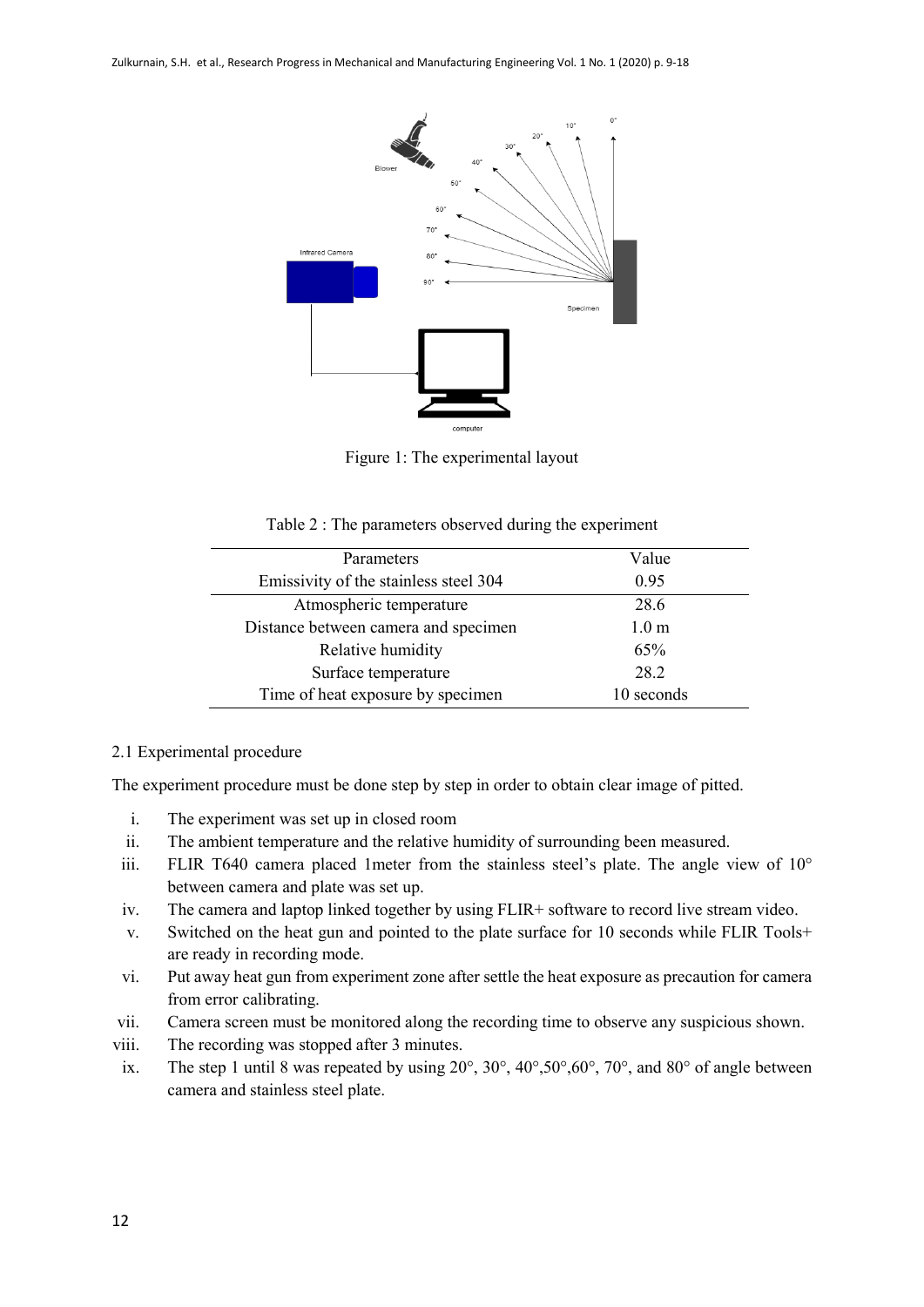## 2.2 Analysis procedure

Specifications and properties of materials, equipment, and other resources used in the current study should be described in this section.

i. One video selected to be put in analysis mode. Played the video to observe the pitted appearance. Once the pitted detected. Add box measurement tools to read the temperature of the surface where pitted detected as Figure 2 below.



Figure 2 : Pointed Box Measurement of Pitted Detected

ii. Adjusted the temperature range to focus the pitted contrast along the surface. The clear image of the pitted were obtained as Figure 3.



Figure 3 : Adjusted temperature range

iii. The temperature graph of maximum, average and minimum was plotted by using plot figure option on software. Referring to experiment conducted, pitted normally detected exactly on a sudden drop of graph maximum or peak before it goes to achieve condition of thermal equilibrium to the surrounding. The line of temperature reading obtained as Figure 4 below.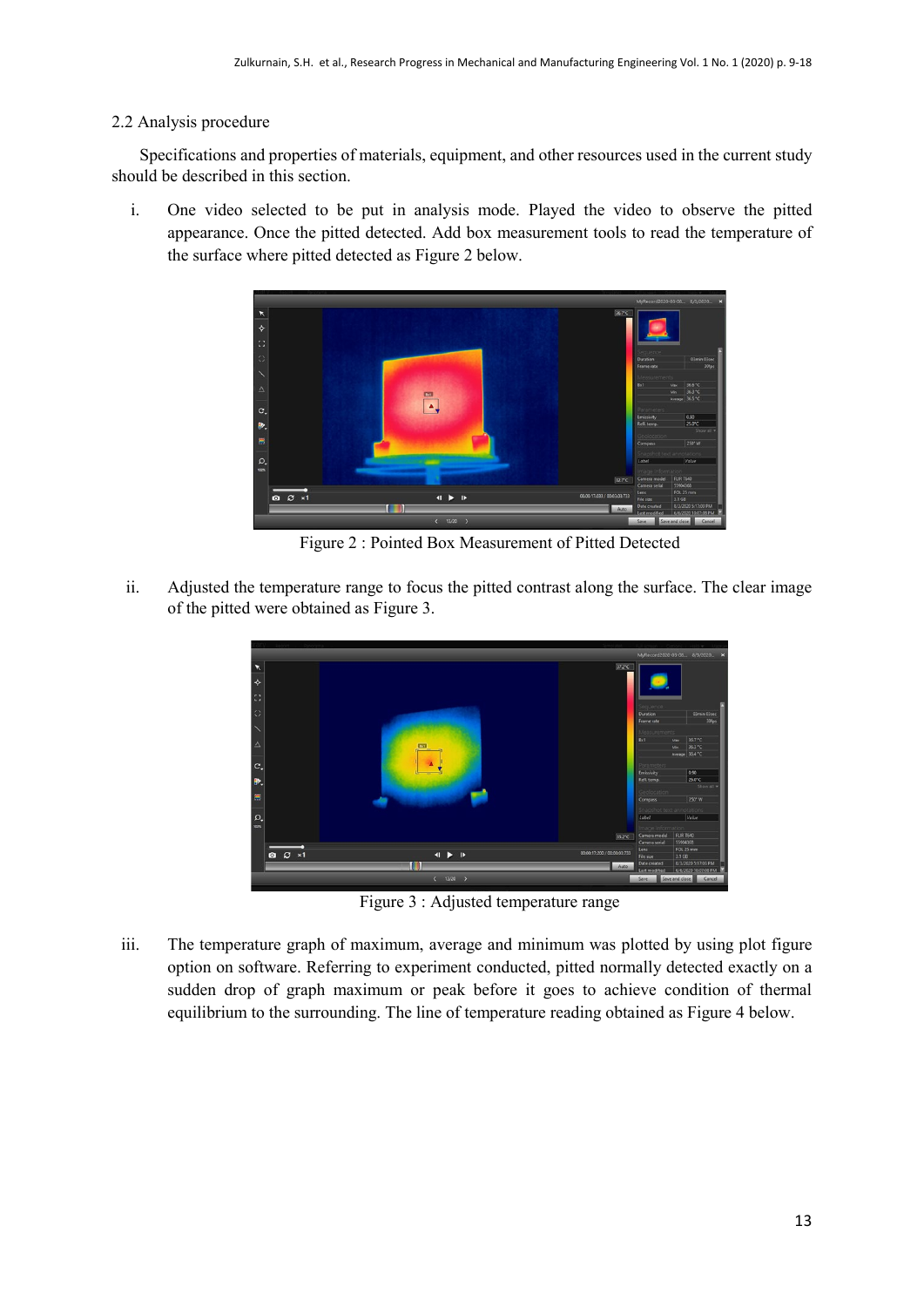

Figure 4: Line of Temperature Reading

iv. When pitted was appeared, click snapshot figure to form a thermogram from recording video. The thermogram that contain of pitted appearance was captured as image then been analysed using Comma Separated Values (CSV). The analysis on box measurement was imported into Microsoft Office Excel in form of temperature data. On the excel, transform all the data into contour graph as Figure 5. The contour graph obtained will exactly present pitted shaped capture by different target angles.



**Figure 5: Contour graph using excel**

## **3. Results and Discussion**

The evaluation made by using active Infrared Thermography (IRT) method to inspect the pitted behind the stainless steel 304 plate. The experiment is conducted by different target angle which are 10°, 20°, 30°, 40°, 50° ,60°, 70° and 80°. The experiment is done at room temperature surrounding3.1 Results. Heat gun with power of 2200W used to transfer heat by radiation to the stainless steel plate. The time for the exposure to the heat was set up only 10 seconds for each angles. Thermal imaging was recorded and processed by using FLIR T640 infrared camera which is 1 meter from the plate. All the data are obtained converted from the image taken been analyzed until clearest image of pitted detected for every target angle choose by using FLIR Tools + software.

#### 3.1 Data obtained for experiment

The data obtained from this research are tabulated as below. The results are based on different target angle used as variable in this experiment. The data obtained as shown in Table 3 below.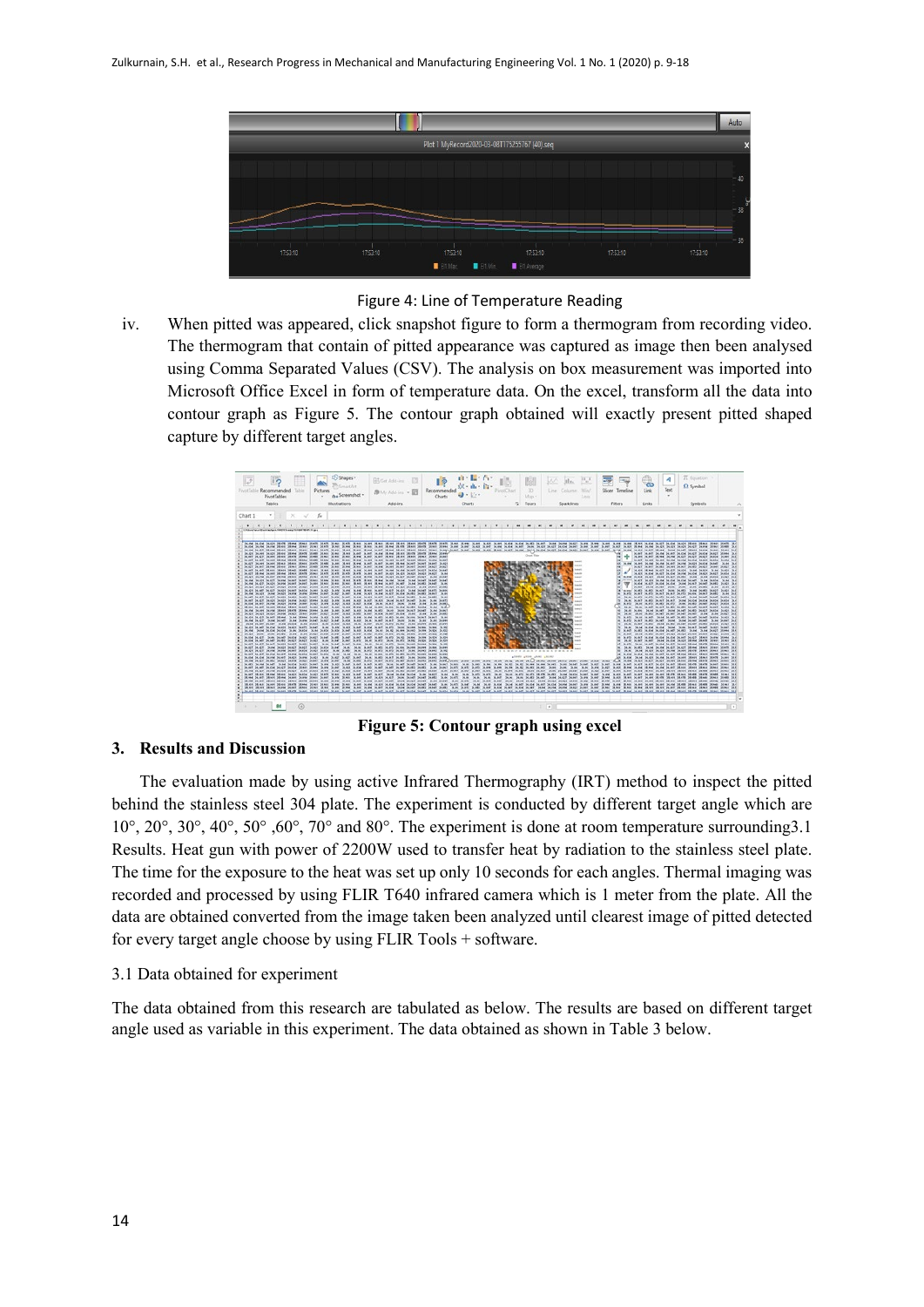| No | Target angle | Pitted<br>image<br>captured | Time taken for<br>defect start to<br>appear $(s)$ | Surface<br>temperature while<br>image captured | Total time for the<br>defect appearance<br>(s) |
|----|--------------|-----------------------------|---------------------------------------------------|------------------------------------------------|------------------------------------------------|
|    |              |                             |                                                   | $(^\circ C)$                                   |                                                |
|    | $10^{\circ}$ | No                          |                                                   |                                                |                                                |
| 2  | $20^{\circ}$ | N <sub>o</sub>              |                                                   |                                                |                                                |
| 3  | $30^\circ$   | Yes                         | 0.97                                              | 36.0                                           | 2.53                                           |
| 4  | $40^{\circ}$ | Yes                         | 0.47                                              | 36.6                                           | 8.47                                           |
| 5  | $50^\circ$   | Yes                         | 0.80                                              | 36.4                                           | 6.87                                           |
| 6  | $60^\circ$   | yes                         | 1.23                                              | 36.4                                           | 3.17                                           |
| 7  | $70^{\circ}$ | Yes                         | 1.40                                              | 36.6                                           | 6.57                                           |
| 8  | $80^{\circ}$ | yes                         | 1.53                                              | 36.1                                           | 4.90                                           |

| Table 3: Data of time taken to capture pitted image |  |
|-----------------------------------------------------|--|
|-----------------------------------------------------|--|

From Table 3, no defect detected by infrared camera for 10° and 20° as target angles. Otherwise, pitted were detected for certain amount of time for 30°, 40°, 50° ,60°, 70° and 80° as target angles. Both 40° and 50° of target angle showing the longest total time for the defect appearance in seconds in this experiment and shortest is at 30° as target angle.

To analyse more precise data, the image captured for all different target angle and all of the heat contrast changes are recorded for about three minutes. The contrast is then analysed by converting to contour graph using Microsoft Office Excel. Table 4 shows the graph contour of the pitted shown by 40° and 50° of target angles.

| Target<br>angle<br>$(^\circ)$ | Total time for<br>the defect<br>appearance (s) | Image captured | Contour graph of the defect                                                                                                                                                                                                                                                                                                                              |
|-------------------------------|------------------------------------------------|----------------|----------------------------------------------------------------------------------------------------------------------------------------------------------------------------------------------------------------------------------------------------------------------------------------------------------------------------------------------------------|
| $40^{\circ}$                  | 8.47                                           |                | Series41<br>Series37<br>Series33<br>Series29<br>Series25<br>Series21<br>Series17<br>Series13<br>Series9<br>Series5<br>ministerior March 1999, Series1<br>1 4 7 10 13 16 19 22 25 28 31 34 37 40 43<br>■ 36.1-36.2 ■ 36.2-36.3 ■ 36.3-36.4 ■ 36.4-36.5 ■ 36.5-36.6 ■ 36.6-36.7                                                                            |
| $50^\circ$                    | 6.87                                           |                | ies4.<br>ieries35<br>ieries33<br>ieries31<br>Series29<br>series27<br>eries25<br>Series23<br>Series21<br>Series19<br>Series17<br>Series15<br>Series13<br>Series11<br>Series9<br>Series7<br>SeriesS<br>Series3<br>Series <sub>1</sub><br>15 17 19 21 23 25 27 29 31 33 35 37 39 41 43 45<br>$136.36.1$ $136.1.36.2$ $136.2.36.3$ $136.3.36.4$ $136.4.36.5$ |

**Table 4: The graph contour of the pitted shown by 40° and 50° of target angles**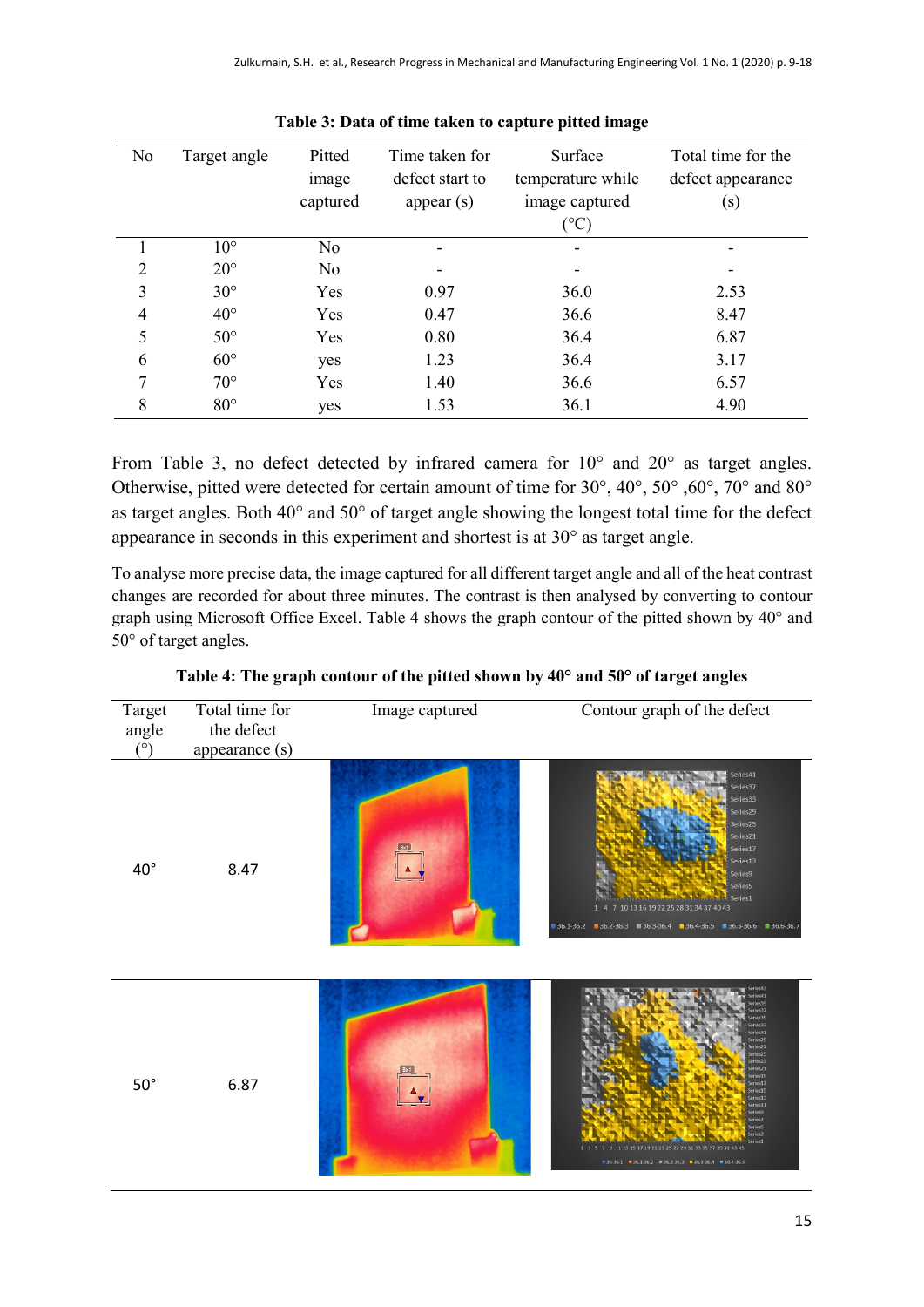## 3.2 Comparison of the result

The comparisons done in order to get the best view of angle to obtain the most significant image appeared. There two main focus in discussion which are comparison time of image appear shown by Graph of Time of Pitted Appear (s) Against Target Angle (°) and secondly is comparing for total time for the defect appearance shown by Graph of Total Time of Pitted Appearance (s) Against Target Angle (°).



**Figure 6: Graph of time of pitted appear (s) against target angle (°)**

From Figure 6, there are ascending pattern line graph from 40° to 80° of target angles. The peak of the graph hold by  $80^{\circ}$  of target angle at 1.53 seconds and the lowest at 0.47 seconds for  $40^{\circ}$ . For  $10^{\circ}$  and 20°, there are no pitted identified by infrared camera along the recording time. Fluctuate pattern were discovered from 30° to 40° and then after that, the graph continuing to show an ascending pattern to the end.



**Figure 7: Graph of total time of pitted appearance (s) against target angle (°)**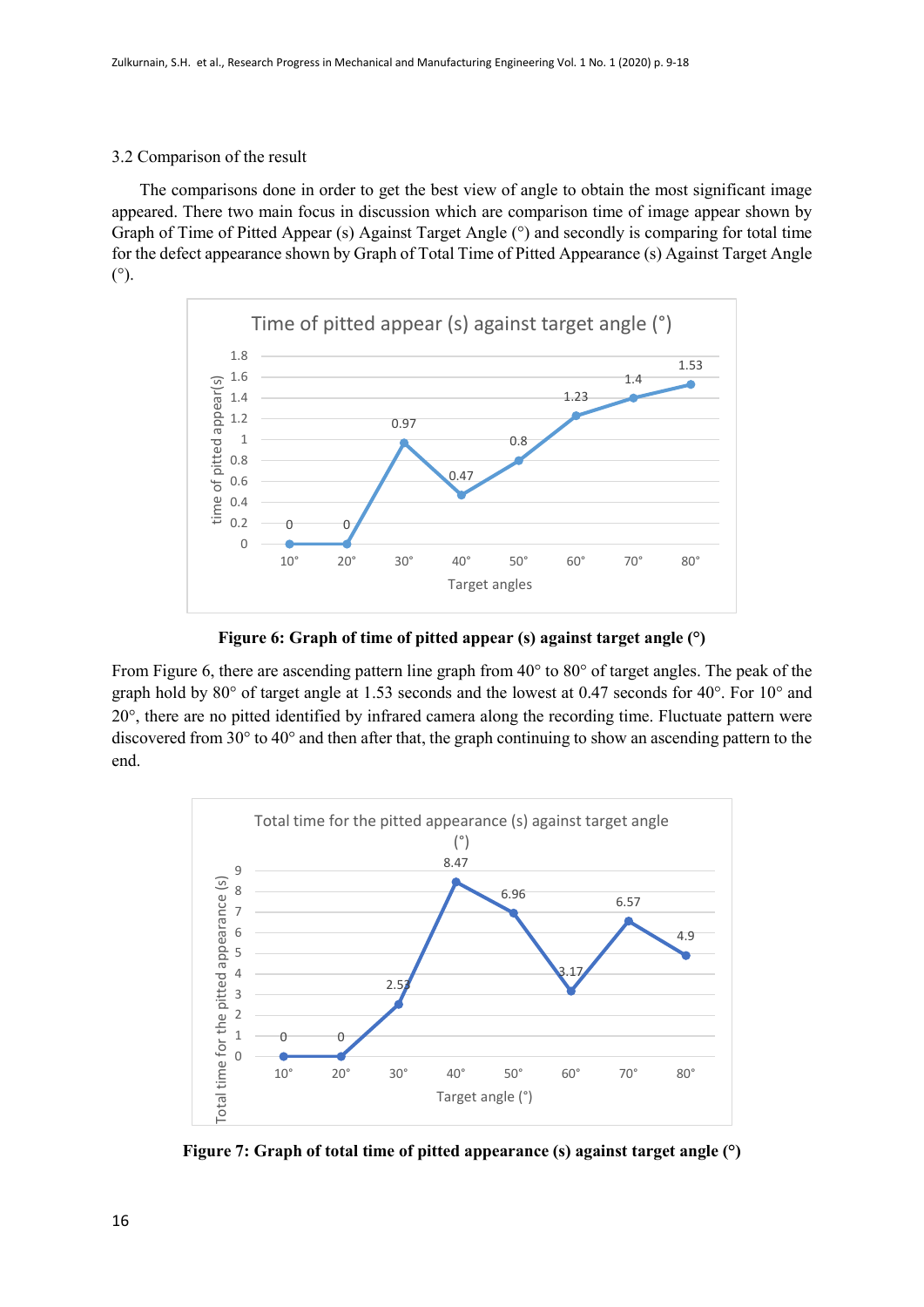From Figure 7, the peak shows the longest time recorded for pitted appearance is 8.47 seconds for 40<sup>o</sup> as target angle. For the second highest at 50° of target angle which is 6.96 seconds. There are no pitted detected by infrared camera for 10° to 20°. The shortest time recorded for pitted appearance is 2.53 seconds for 30° as target angle. The pattern of the graph in ascending pattern from 30° to 40°. After reach the peak, the graph pattern fluctuated to 3.17 seconds at 60°. Then, it climbs back to reach 6.57 seconds for 70° and descending to 4.9 seconds for 80° as target angle.

## **4. Summary and conclusion**

The research is focussed by analysing the time taken for pitted to appear and total time for the defect appearance based on different target angles. Infrared camera FLIR T640 were used throughout the experiment which play the important role to record the experiment conducted. The heat was supplied heat gun throughout whole of stainless steel plate surface. After complete heat exposure, the heat source must be taken away from the recording scene in order to avoid any unnecessary error because the slightest difference in temperature would affect the thermogram captured. The infrared camera is connected to laptop by using FLIR Tools software for every test involving different target angles. The analysis was made through the FLIR Tools+ software by analysis the graph of maximum, minimum and average temperature of the full-length video. The defect is then, represented into contour graph by extracting all the data from radiometric image. The experiment come out with pitted detected for 30°,40°,50°,60°,70°, and 80°. The longest time recorded for the total time of the pitted image detected observed is 40 $\degree$  for 8.47 seconds. For the second longest held by 50 $\degree$  of target angle which is 6.96 seconds. In conclusion, it is approved that 40° and 50° the best target angle in evaluating pitted corrosion on stainless steel 304 by infrared thermography method.

## **Acknowledgement**

This research was made possible by funding from research grant provided by the Ministry of Higher Education, Malaysia. The authors would also like to thank the Faculty of Mechanical and Manufacturing Engineering, Universiti Tun Hussein Onn Malaysia for its support.

## **References**

- [1] Y.X. X. W. Y. D. J. Zhao, "Characteristics of pitting corrosion in an existing reinforced concrete beam exposed to marine environment," *Construction and Building Materials,* p. 117392, 2019.
- [2] M. H. L. V. E. E. M. S. S. Al-Sherrawi, "Corrosion as a source of destruction in construction," *nternational Journal of Civil Engineering and Technology,* pp. 306-314, 2018.
- [3] N. P. M. A. Avdelidis, "Emissivity considerations in building thermography," *Energy and Buildings,* pp. 663-667, 2003.
- [4] C. B. S. C. G. m. Meola, "Infrared Thermography Basicsv," *Infrared Thermography in the Evaluation of Aerospace Composite Materials,* pp. 57-83, 2017.
- [5] K. R. N. N. T. S. T. Nunak, "Thermal image resolution on angular emissivity measurements," *Proceedings of the International MultiConference of Engineers and Computer Scientists,* 2015.
- [6] J. A. a. J. C. Sobrino, "Angular variation of thermal infrared emissivity for some natural surfaces from experimental measurements," *Applied Optics,* p. 3931, 1999
- [7] J. G.-D. M. A.-G. M. C.-G. I. Ortiz-Sanz, "IR thermography from UAVs to monitor thermal anomalies in the envelopes of traditional wine cellars: Field testIR thermography from UAVs to monitor thermal anomalies in the envelopes of traditional wine cellars: Field test," *Remote Sensing,* 2019.